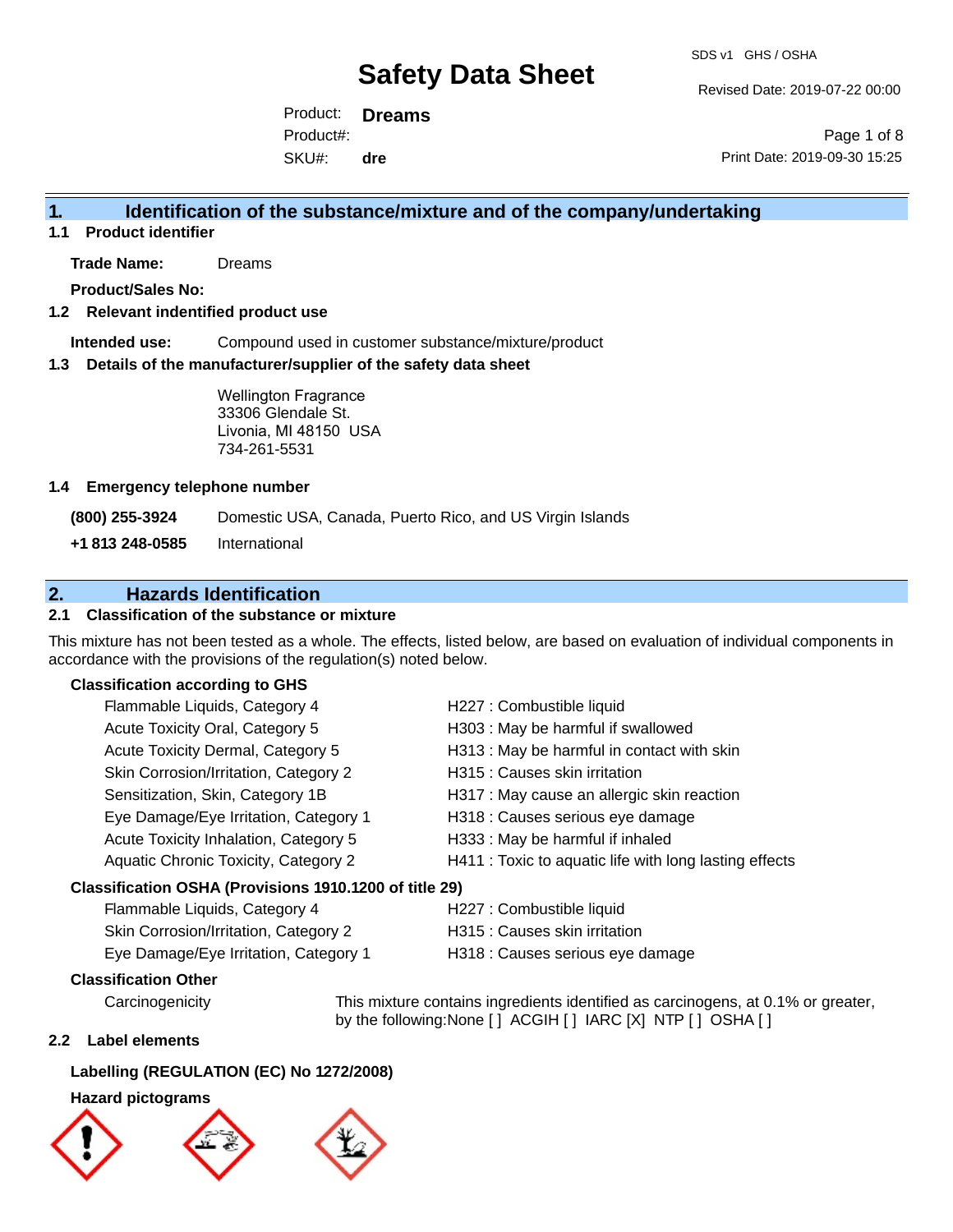SDS v1 GHS / OSHA

Revised Date: 2019-07-22 00:00

Product: **Dreams** SKU#: Product#: **dre**

Page 2 of 8 Print Date: 2019-09-30 15:25

| <b>Signal Word: Danger</b>      |                                                                                                                                       |
|---------------------------------|---------------------------------------------------------------------------------------------------------------------------------------|
| <b>Hazard statments</b>         |                                                                                                                                       |
| H <sub>227</sub>                | Combustible liquid                                                                                                                    |
| H303                            | May be harmful if swallowed                                                                                                           |
| H313                            | May be harmful in contact with skin                                                                                                   |
| H315                            | Causes skin irritation                                                                                                                |
| H317                            | May cause an allergic skin reaction                                                                                                   |
| H318                            | Causes serious eye damage                                                                                                             |
| H333                            | May be harmful if inhaled                                                                                                             |
| H411                            | Toxic to aquatic life with long lasting effects                                                                                       |
| <b>Precautionary Statements</b> |                                                                                                                                       |
| <b>Prevention:</b>              |                                                                                                                                       |
| P <sub>235</sub>                | Keep cool                                                                                                                             |
| P <sub>264</sub>                | Wash hands thoroughly after handling                                                                                                  |
| P <sub>272</sub>                | Contaminated work clothing should not be allowed out of the workplace                                                                 |
| P <sub>273</sub>                | Avoid release to the environment                                                                                                      |
| <b>Response:</b>                |                                                                                                                                       |
| $P302 + P352$                   | IF ON SKIN: Wash with soap and water                                                                                                  |
| $P304 + P312$                   | IF INHALED: Call a POISON CENTER or doctor/physician if you feel unwell                                                               |
| $P305 + P351 + P338$            | IF IN EYES: Rinse cautiously with water for several minutes Remove contact lenses if<br>present and easy to do. continue rinsing      |
| P310                            | Immediately call a POISON CENTER or doctor/physician                                                                                  |
| P312                            | Call a POISON CENTER or doctor/physician if you feel unwell                                                                           |
| $P333 + P313$                   | If skin irritation or a rash occurs: Get medical advice/attention                                                                     |
| P362                            | Take off contaminated clothing and wash before reuse                                                                                  |
| P363                            | Wash contaminated clothing before reuse                                                                                               |
| P370 + P378                     | In case of fire: Use Carbon dioxide (CO2), Dry chemical, or Foam for extinction. Do not use<br>a direct water jet on burning material |
| P391                            | <b>Collect Spillage</b>                                                                                                               |

## **2.3 Other Hazards**

**no data available**

# **3. Composition/Information on Ingredients**

# **3.1 Mixtures**

This product is a complex mixture of ingredients, which contains among others the following substance(s), presenting a health or environmental hazard within the meaning of the UN Globally Harmonized System of Classification and Labeling of Chemicals (GHS):

| CAS#<br>Ingredient | EC#       | Conc.<br>Range | <b>GHS Classification</b> |
|--------------------|-----------|----------------|---------------------------|
| 84-66-2            | 201-550-6 | $30 - 40 \%$   | H316; H402                |
| Diethyl phthalate  |           |                |                           |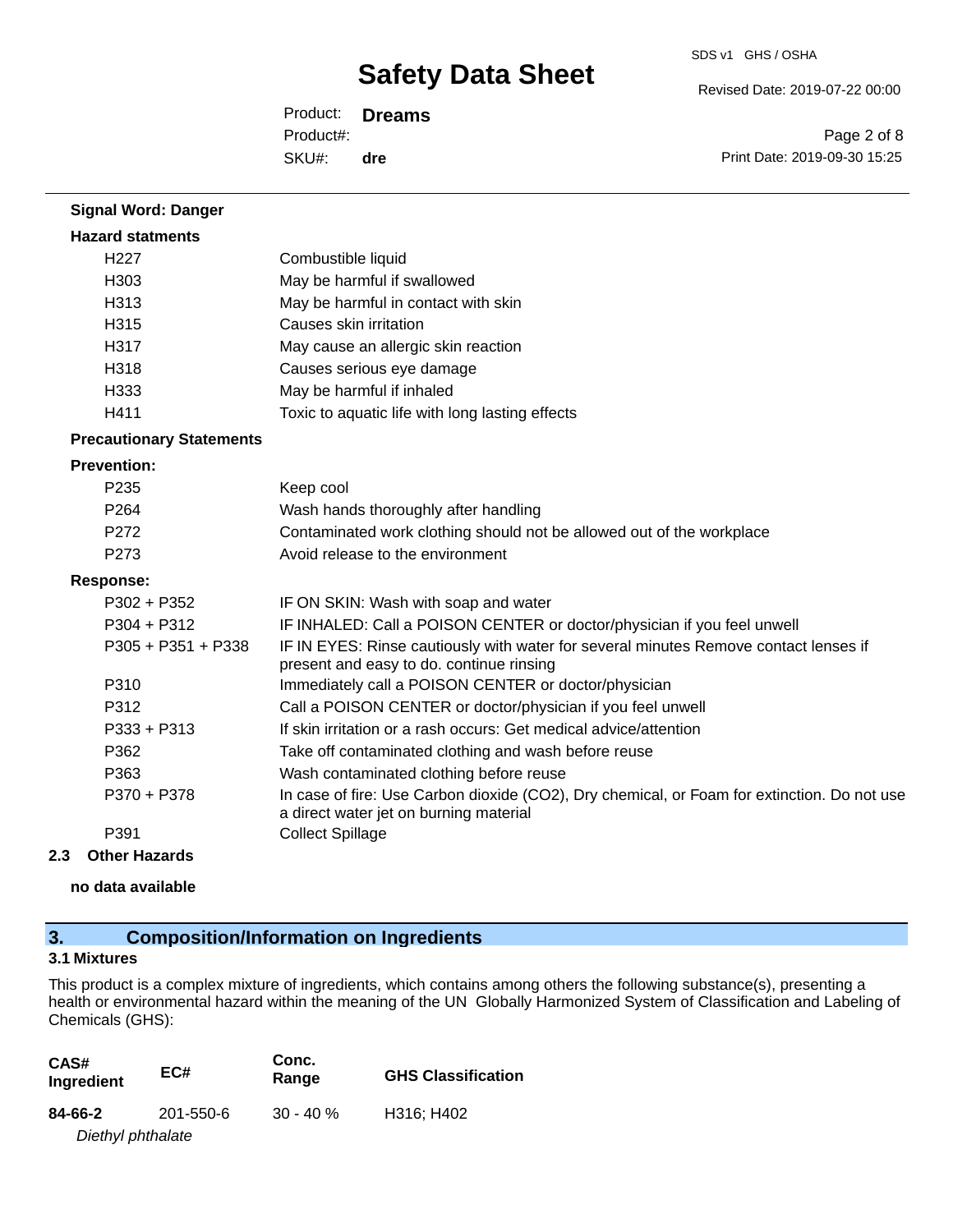SDS v1 GHS / OSHA

Revised Date: 2019-07-22 00:00

Product: **Dreams** Product#:

SKU#: **dre**

Page 3 of 8 Print Date: 2019-09-30 15:25

| CAS#<br>Ingredient               | EC#                                                      | Conc.<br>Range | <b>GHS Classification</b>          |
|----------------------------------|----------------------------------------------------------|----------------|------------------------------------|
| $60 - 12 - 8$                    | 200-456-2                                                | $5 - 10%$      | H302; H313; H316; H319             |
| phenethyl alcohol                |                                                          |                |                                    |
| 32210-23-4                       | 250-954-9                                                | $5 - 10%$      | H303; H317; H401                   |
|                                  | 4-tert-Butylcyclohexyl acetate                           |                |                                    |
| 101-86-0                         | 202-983-3                                                | $5 - 10%$      | H303; H316; H317; H400; H411       |
|                                  | Hexyl cinnamaldehyde                                     |                |                                    |
| 106-25-2                         | 203-378-7                                                | $2 - 5%$       | H303; H315; H317; H319; H401       |
| Nerol                            |                                                          |                |                                    |
| 140-11-4                         | 205-399-7                                                | $2 - 5%$       | H303; H401; H412                   |
| Benzyl acetate                   |                                                          |                |                                    |
| 106-24-1                         | 203-377-1                                                | $2 - 5%$       | H303; H315; H317; H318; H402       |
| Geraniol                         |                                                          |                |                                    |
| 120-51-4                         | 204-402-9                                                | $2 - 5%$       | H302; H313; H400; H411             |
| <b>Benzyl Benzoate</b>           |                                                          |                |                                    |
| 18479-58-8                       | 242-362-4                                                | $2 - 5%$       | H227; H303; H315; H319; H402       |
|                                  | 2,6-dimethyloct-7-en-2-ol                                |                |                                    |
| 106-22-9                         | 203-375-0                                                | $2 - 5%$       | H303; H313; H315; H317; H319; H401 |
| Citronellol                      |                                                          |                |                                    |
| 1222-05-5                        | 214-946-9                                                | $2 - 5%$       | H316; H400; H410                   |
|                                  | Hexamethylindanopyran                                    |                |                                    |
| 2050-08-0                        | 218-080-2                                                | $2 - 5%$       | H302; H400; H410                   |
| Amyl salicylate                  |                                                          |                |                                    |
| 5989-27-5                        | 227-813-5                                                | $1 - 2%$       | H226; H304; H315; H317; H400; H410 |
| Limonene                         |                                                          |                |                                    |
| 78-69-3                          | 201-133-9                                                | $1 - 2%$       | H227; H315; H317; H319; H401       |
| Tetrahydrolinalool               |                                                          |                |                                    |
| 127-51-5                         | 204-846-3                                                | $1 - 2%$       | H316; H317; H320; H401; H411       |
| a-Isomethyl ionone               |                                                          |                |                                    |
| 112-45-8                         | 203-973-1                                                | $1 - 2%$       | H315; H317; H319; H401; H412       |
| Undecylenal                      |                                                          |                |                                    |
| 104-93-8                         | 203-253-7                                                | $0.1 - 1.0 %$  | H227; H302; H315; H361; H402       |
| p-Methylanisole                  |                                                          |                |                                    |
| 16409-43-1                       | 240-457-5                                                | $0.1 - 1.0 %$  | H227; H303; H315; H319; H361; H402 |
| IsoButenyl Methyltetrahydropyran |                                                          |                |                                    |
|                                  | See Section 16 for full text of GHS classification codes |                |                                    |

See Section 16 for full text of GHS classification codes which where not shown in section 2

Total Hydrocarbon Content (% w/w) = 1.86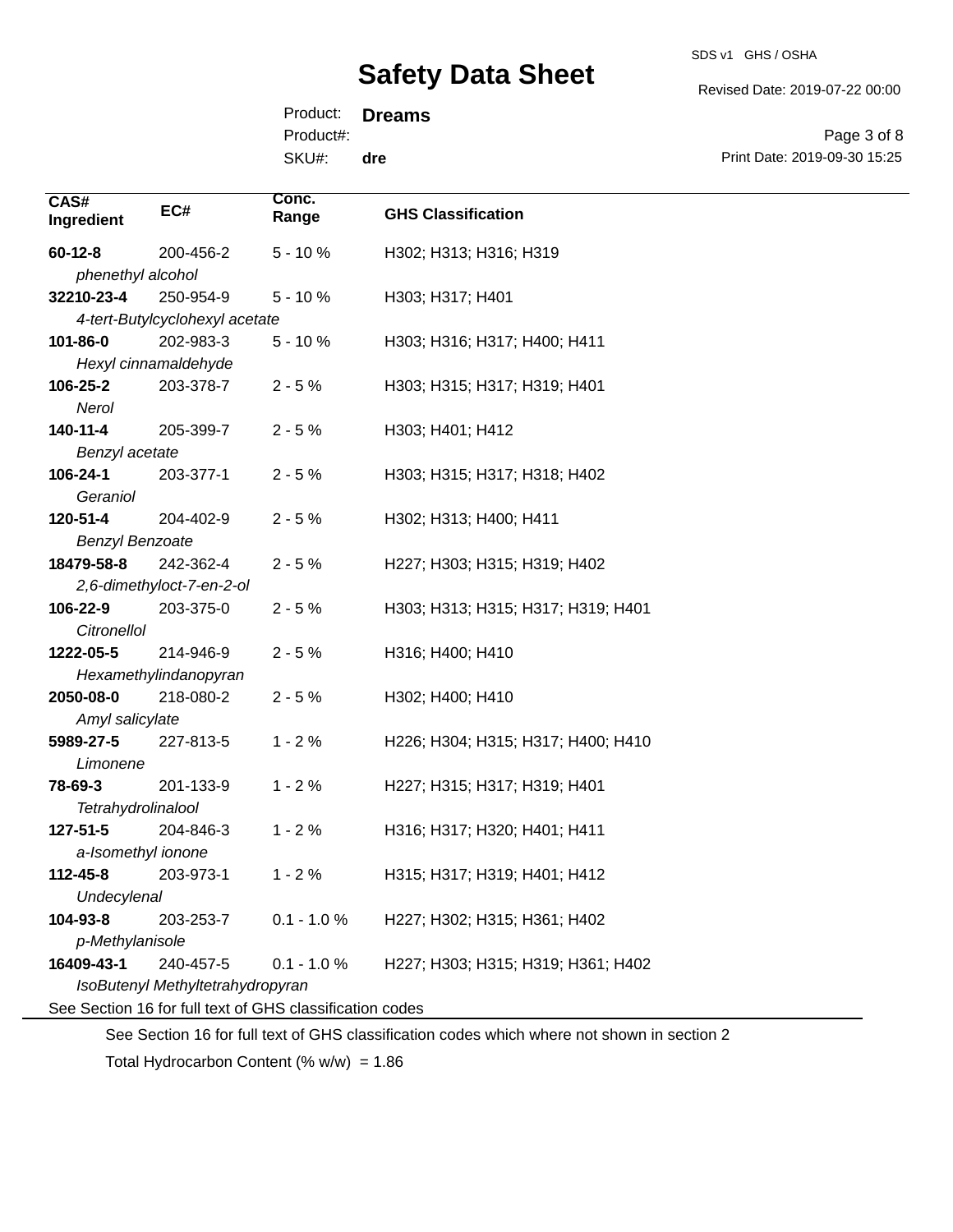SDS v1 GHS / OSHA

Revised Date: 2019-07-22 00:00

Product: **Dreams** Product#:

SKU#: **dre**

Page 4 of 8 Print Date: 2019-09-30 15:25

| 4.<br><b>First Aid Measures</b>                                                   |                                                                                                               |
|-----------------------------------------------------------------------------------|---------------------------------------------------------------------------------------------------------------|
| <b>Description of first aid measures</b><br>4.1                                   |                                                                                                               |
| Inhalation:                                                                       | Remove from exposure site to fresh air and keep at rest.<br>Obtain medical advice.                            |
| <b>Eye Exposure:</b>                                                              | Flush immediately with water for at least 15 minutes.<br>Contact physician if symptoms persist.               |
| <b>Skin Exposure:</b>                                                             | Remove contaminated clothes. Wash thoroughly with water (and soap).<br>Contact physician if symptoms persist. |
| Ingestion:                                                                        | Rinse mouth with water and obtain medical advice.                                                             |
| Most important symptoms and effects, both acute and delayed<br>4.2                |                                                                                                               |
| <b>Symptoms:</b>                                                                  | no data available                                                                                             |
| Risks:                                                                            | Refer to Section 2.2 "Hazard Statements"                                                                      |
| Indication of any immediate medical attention and special treatment needed<br>4.3 |                                                                                                               |
| <b>Treatment:</b>                                                                 | Refer to Section 2.2 "Response"                                                                               |
| 5.<br><b>Fire-Fighting measures</b>                                               |                                                                                                               |
| <b>Extinguishing media</b><br>5.1                                                 |                                                                                                               |
| Suitable:                                                                         | Carbon dioxide (CO2), Dry chemical, Foam                                                                      |
| Unsuitable                                                                        | Do not use a direct water jet on burning material                                                             |
| 5.2 Special hazards arising from the substance or mixture                         |                                                                                                               |
| During fire fighting:                                                             | Water may be ineffective                                                                                      |
| <b>Advice for firefighters</b><br>5.3                                             |                                                                                                               |
| <b>Further information:</b>                                                       | Standard procedure for chemical fires                                                                         |

# **6. Accidental Release Measures**

### **6.1 Personal precautions, protective equipment and emergency procedures**

Avoid inhalation and contact with skin and eyes. A self-contained breathing apparatus is recommended in case of a major spill.

## **6.2 Environmental precautions**

Keep away from drains, soil, and surface and groundwater.

## **6.3 Methods and materials for containment and cleaning up**

Clean up spillage promptly. Remove ignition sources. Provide adequate ventilation. Avoid excessive inhalation of vapors. Gross spillages should be contained by use of sand or inert powder and disposed of according to the local regulations.

### **6.4 Reference to other sections**

Not Applicable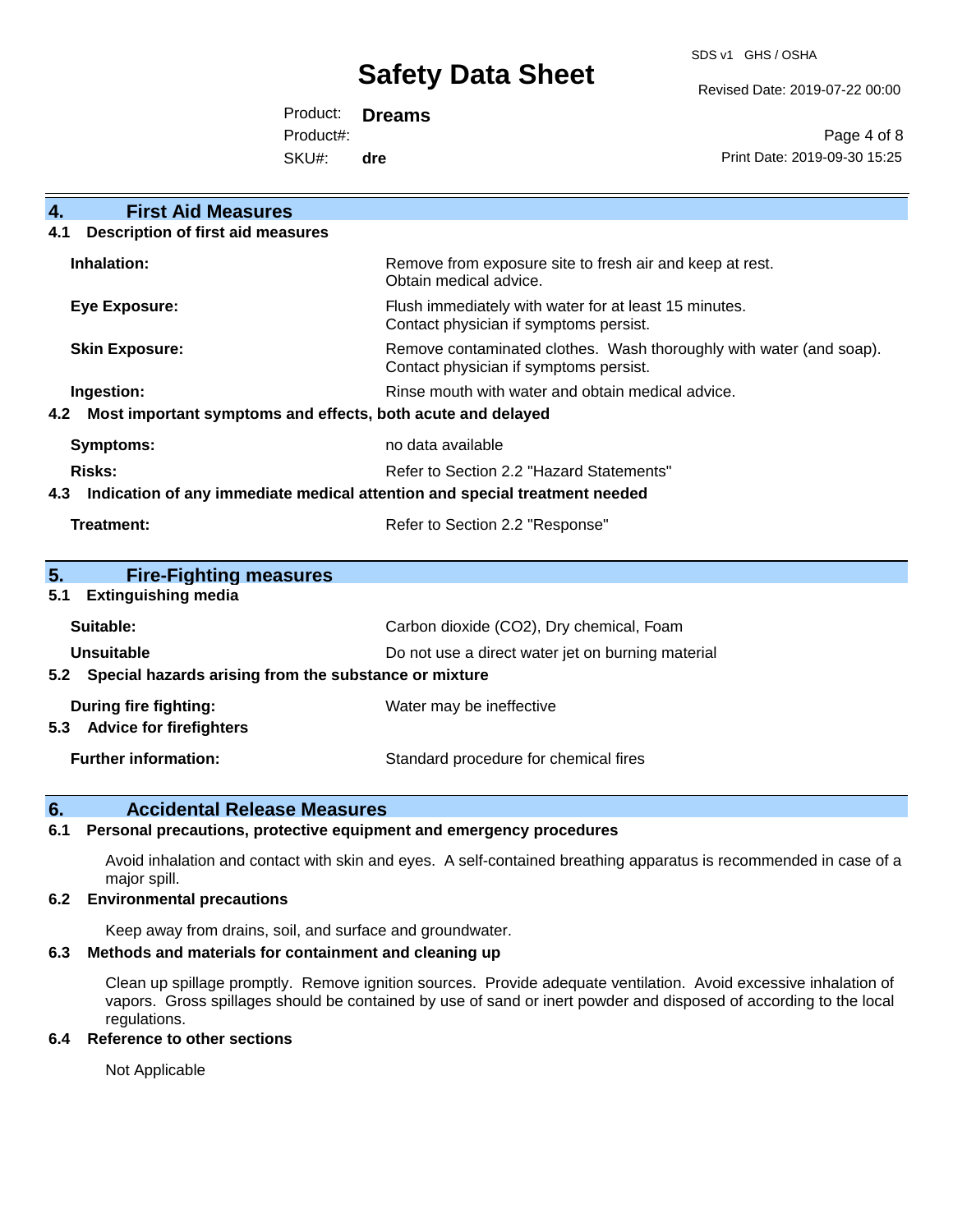Revised Date: 2019-07-22 00:00

Product: **Dreams** SKU#: Product#: **dre**

Page 5 of 8 Print Date: 2019-09-30 15:25

# **7. Handling and Storage**

## **7.1 Precautions for safe handling**

Apply according to good manufacturing and industrial hygiene practices with proper ventilation. Do not drink, eat or smoke while handling. Respect good personal hygiene.

#### **7.2 Conditions for safe storage, including any incompatibilities**

Store in a cool, dry and ventilated area away from heat sources and protected from light in tightly closed original container. Avoid uncoated metal container. Keep air contact to a minimum.

## **7.3 Specific end uses**

No information available

## **8. Exposure Controls/Personal Protection**

**8.1 Control parameters**

| <b>Exposure Limits:</b> |                   |              |                                            |             |             |
|-------------------------|-------------------|--------------|--------------------------------------------|-------------|-------------|
| Component               |                   | <b>ACGIH</b> | ACGIH<br>TWA ppm STEL ppm TWA ppm STEL ppm | <b>OSHA</b> | <b>OSHA</b> |
| 84-66-2                 | Diethyl phthalate | 5            |                                            |             |             |
| 140-11-4                | Benzyl acetate    | 10           |                                            |             |             |

**Engineering Controls:** Use local exhaust as needed.

#### **8.2 Exposure controls - Personal protective equipment**

| Eye protection:                | Tightly sealed goggles, face shield, or safety glasses with brow guards and side shields, etc.<br>as may be appropriate for the exposure |
|--------------------------------|------------------------------------------------------------------------------------------------------------------------------------------|
| <b>Respiratory protection:</b> | Avoid excessive inhalation of concentrated vapors. Apply local ventilation where appropriate.                                            |
| <b>Skin protection:</b>        | Avoid Skin contact. Use chemically resistant gloves as needed.                                                                           |

### **9. Physical and Chemical Properties**

#### **9.1 Information on basic physical and chemical properties**

| Appearance:                  | Liquid                                  |
|------------------------------|-----------------------------------------|
| Odor:                        | Conforms to Standard                    |
| Color:                       | Nearly Colorless G0 to Pale Yellow (G2) |
| <b>Viscosity:</b>            | Liquid                                  |
| <b>Freezing Point:</b>       | Not determined                          |
| <b>Boiling Point:</b>        | Not determined                          |
| <b>Melting Point:</b>        | Not determined                          |
| <b>Flashpoint (CCCFP):</b>   | 195 F (90.56 C)                         |
| <b>Auto flammability:</b>    | Not determined                          |
| <b>Explosive Properties:</b> | None Expected                           |
| <b>Oxidizing properties:</b> | None Expected                           |
| Vapor Pressure (mmHg@20 C):  | 0.0733                                  |
| %VOC:                        | 0.07                                    |
| Specific Gravity @ 25 C:     | 1.0100                                  |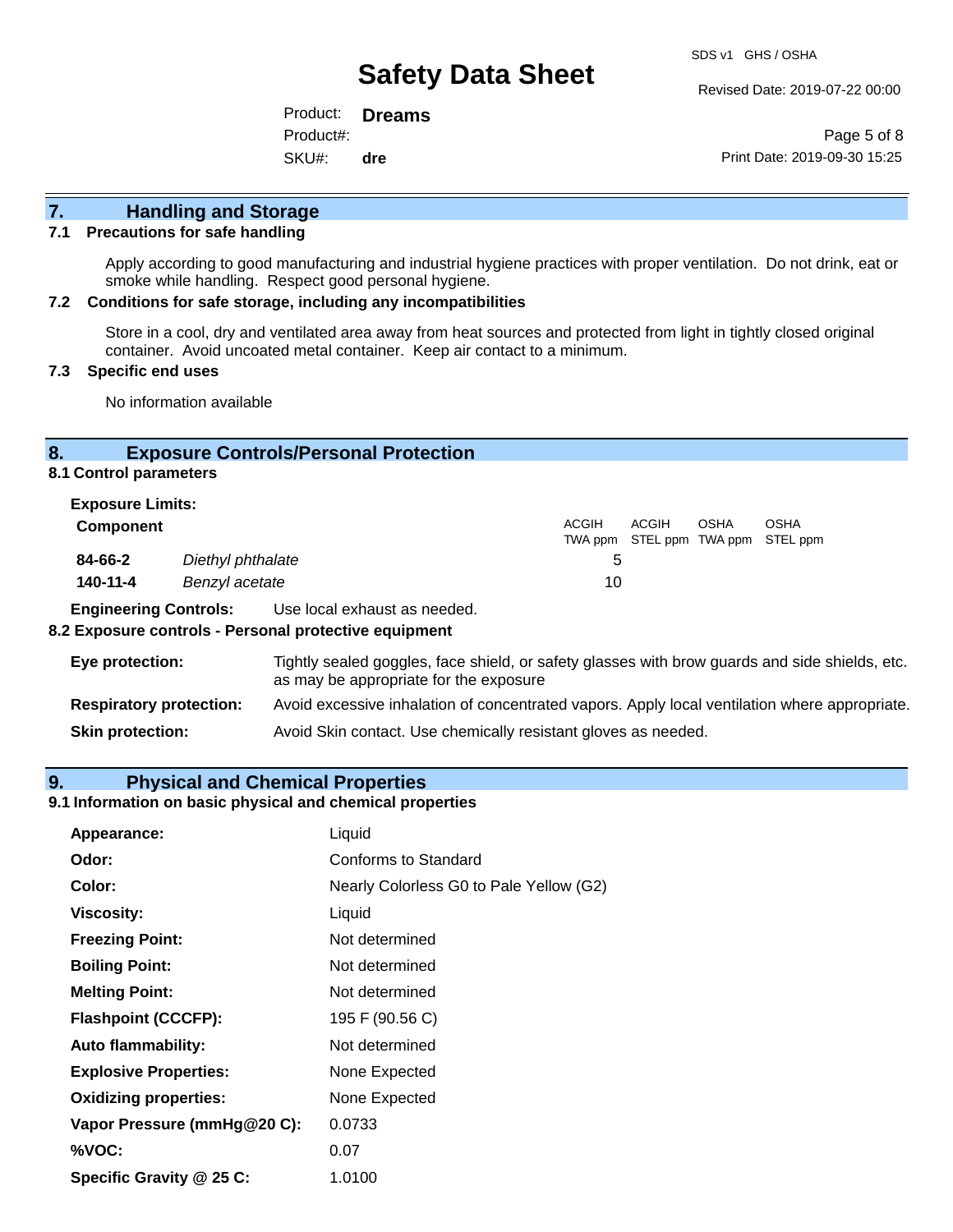Revised Date: 2019-07-22 00:00

|           | Product: <b>Dreams</b> |  |
|-----------|------------------------|--|
| Product#: |                        |  |
| SKU#:     | dre                    |  |

Page 6 of 8 Print Date: 2019-09-30 15:25

| Density $@25C$ :         | 1.0070 |
|--------------------------|--------|
| Refractive Index @ 20 C: | .4980  |
| Soluble in:              | Oil    |

# **10. Stability and Reactivity**

| <b>10.1 Reactivity</b>                  | None                                               |
|-----------------------------------------|----------------------------------------------------|
| <b>10.2 Chemical stability</b>          | Stable                                             |
| 10.3 Possibility of hazardous reactions | None known                                         |
| <b>10.4 Conditions to avoid</b>         | None known                                         |
| 10.5 Incompatible materials             | Strong oxidizing agents, strong acids, and alkalis |
| 10.6 Hazardous decomposition products   | None known                                         |

## **11. Toxicological Information**

## **11.1 Toxicological Effects**

Acute Toxicity Estimates (ATEs) based on the individual Ingredient Toxicity Data utilizing the "Additivity Formula"

| Acute toxicity - Oral - (Rat) mg/kg                | (LD50: 3925.4741) May be harmful if swallowed            |
|----------------------------------------------------|----------------------------------------------------------|
| Acute toxicity - Dermal - (Rabbit) mg/kg           | (LD50: 3887.5577) May be harmful in contact with skin    |
| Acute toxicity - Inhalation - (Rat) mg/L/4hr       | (LD50: 26.2115) May be harmful if inhaled                |
| <b>Skin corrosion / irritation</b>                 | May be harmful if inhaled                                |
| Serious eye damage / irritation                    | Causes serious eye damage                                |
| <b>Respiratory sensitization</b>                   | Not classified - the classification criteria are not met |
| <b>Skin sensitization</b>                          | May cause an allergic skin reaction                      |
| <b>Germ cell mutagenicity</b>                      | Not classified - the classification criteria are not met |
| Carcinogenicity                                    | Not classified - the classification criteria are not met |
| <b>Reproductive toxicity</b>                       | Not classified - the classification criteria are not met |
| Specific target organ toxicity - single exposure   | Not classified - the classification criteria are not met |
| Specific target organ toxicity - repeated exposure | Not classified - the classification criteria are not met |
| <b>Aspiration hazard</b>                           | Not classified - the classification criteria are not met |

# **12. Ecological Information**

# **12.1 Toxicity**

| <b>Acute acquatic toxicity</b>     | Not classified - the classification criteria are not met |
|------------------------------------|----------------------------------------------------------|
| <b>Chronic acquatic toxicity</b>   | Toxic to aquatic life with long lasting effects          |
| <b>Toxicity Data on soil</b>       | no data available                                        |
| <b>Toxicity on other organisms</b> | no data available                                        |

**12.2 Persistence and degradability no data available**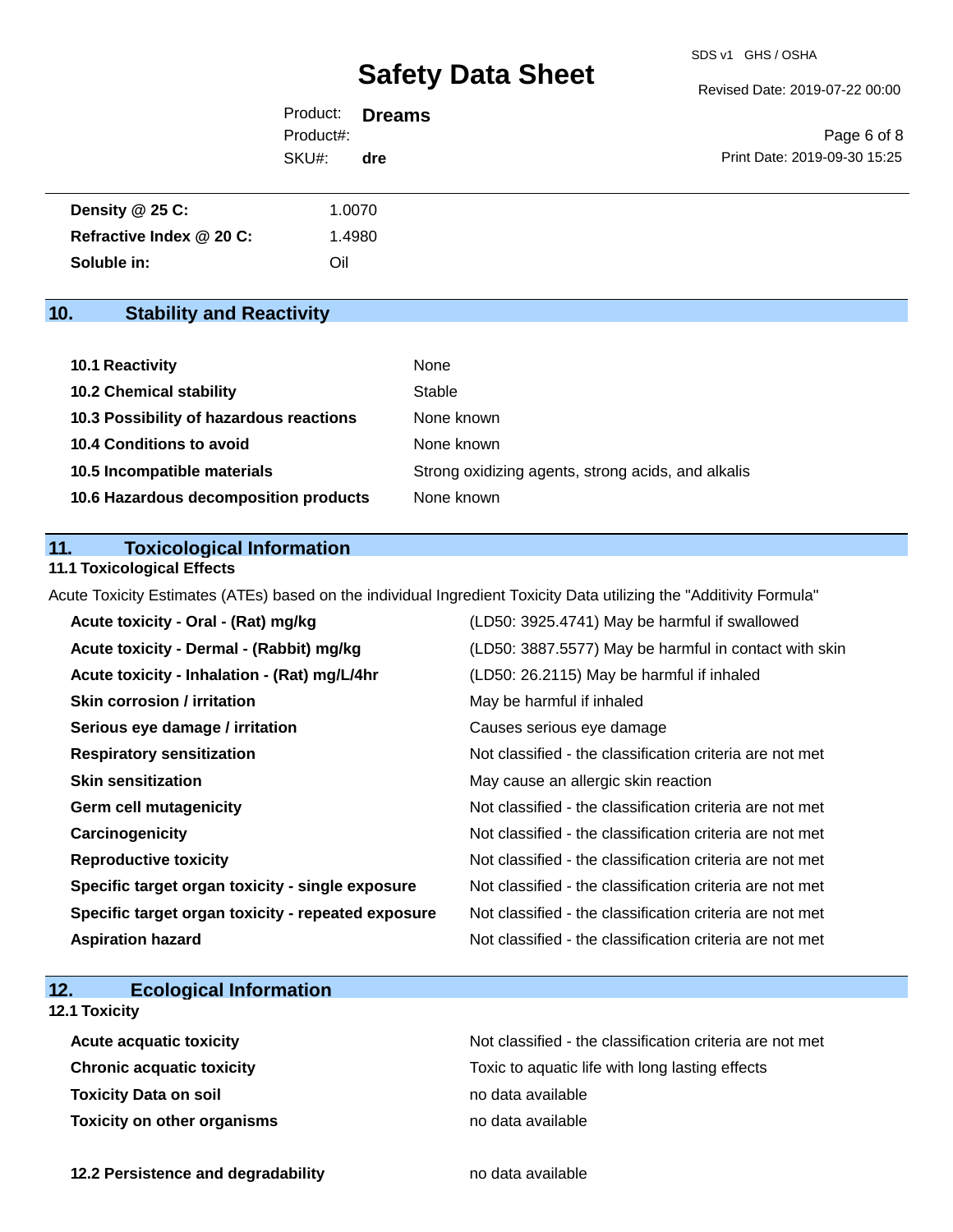SDS v1 GHS / OSHA

Revised Date: 2019-07-22 00:00

|           | Product: <b>Dreams</b> |                              |
|-----------|------------------------|------------------------------|
| Product#: |                        | Page 7 of 8                  |
| SKU#:     | dre                    | Print Date: 2019-09-30 15:25 |
|           |                        |                              |
|           |                        |                              |

| 12.3 Bioaccumulative potential | no data available |
|--------------------------------|-------------------|
| 12.4 Mobility in soil          | no data available |
| 12.5 Other adverse effects     | no data available |

# **13. Disposal Conditions**

#### **13.1 Waste treatment methods**

Do not allow product to reach sewage systems. Dispose of in accordance with all local and national regulations. Send to a licensed waste management company.The product should not be allowed to enter drains, water courses or the soil. Do not contaminate ponds, waterways or ditches with chemical or used container.

# **14. Transport Information**

| <b>Marine Pollutant</b>                                       | Yes. Ingredient of greatest environmental impact:<br>1222-05-5 : (2 - 5 %) : Hexamethylindanopyran |              |                                     |                 |               |
|---------------------------------------------------------------|----------------------------------------------------------------------------------------------------|--------------|-------------------------------------|-----------------|---------------|
| <b>Regulator</b>                                              |                                                                                                    | <b>Class</b> | <b>Pack Group</b>                   | <b>Sub Risk</b> | UN-nr.        |
| U.S. DOT (Non-Bulk)                                           |                                                                                                    |              | Not Regulated - Not Dangerous Goods |                 |               |
| <b>Chemicals NOI</b>                                          |                                                                                                    |              |                                     |                 |               |
| <b>ADR/RID (International Road/Rail)</b>                      |                                                                                                    |              |                                     |                 |               |
| <b>Environmentally Hazardous</b><br>Substance, Liquid, n.o.s. |                                                                                                    | 9            | Ш                                   |                 | <b>UN3082</b> |
| <b>IATA (Air Cargo)</b>                                       |                                                                                                    |              |                                     |                 |               |
| <b>Environmentally Hazardous</b><br>Substance, Liquid, n.o.s. |                                                                                                    | 9            | Ш                                   |                 | <b>UN3082</b> |
| IMDG (Sea)                                                    |                                                                                                    |              |                                     |                 |               |
| <b>Environmentally Hazardous</b><br>Substance, Liquid, n.o.s. |                                                                                                    | 9            | Ш                                   |                 | UN3082        |

| 15.                                       | <b>Regulatory Information</b> |                                                                                                 |
|-------------------------------------------|-------------------------------|-------------------------------------------------------------------------------------------------|
| <b>U.S. Federal Regulations</b>           |                               |                                                                                                 |
| <b>TSCA (Toxic Substance Control Act)</b> |                               | All components of the substance/mixture are listed or exempt                                    |
| 40 CFR(EPCRA, SARA, CERCLA and CAA)       |                               | This product contains the following components:                                                 |
| 84-66-2                                   | $201 - 550 - 6$ 30 - 40 %     | Diethyl phthalate                                                                               |
| <b>U.S. State Regulations</b>             |                               |                                                                                                 |
| <b>California Proposition 65 Warning</b>  |                               | This product contains the following components:                                                 |
| 119-61-9                                  | $204-337-6$ 0.1 - 1.0 %       | Benzophenone                                                                                    |
| 94-59-7                                   | $202 - 345 - 4 \le 6$ ppm     | Safrole (Natural Source)                                                                        |
| $93 - 15 - 2$                             | $202 - 223 - 0 \leq 3$ ppm    | Methyl Eugenol (Natural Source)                                                                 |
| <b>Canadian Regulations</b>               |                               |                                                                                                 |
| <b>DSL</b>                                |                               | 99.85% of the components are listed or exempt. The following<br>components are NOT on the List: |
| 94201-73-7                                | $303 - 662 - 1$ 0.1 - 1.0 %   | Tetrahydro-4-methyl-2-phenyl-2H-pyran                                                           |